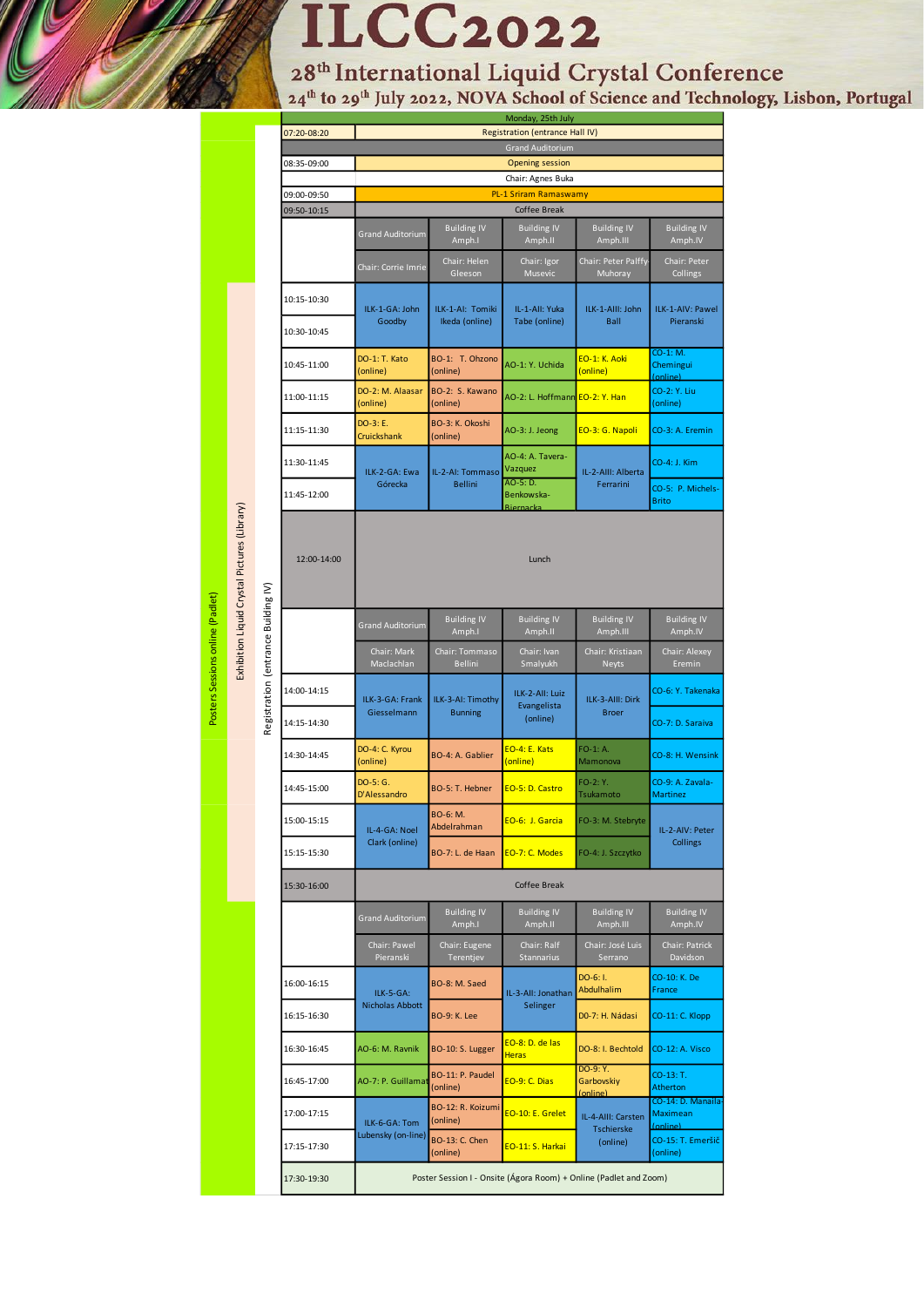

# **Monday, July 25, 2022**

Room: **Grand Auditorium**

# 09:00-09:50

**Chair: Agnes Buka**

**PL-1** - "*Active liquid crystals: order, fluctuations, flow, defects, and chirality*" S. Ramaswamy.

Coffee Break

## 10:15-12:00 **Chair: Corrie Imrie**

**ILK-1-GA** - "*Making Materials: Serendipity or Rational Design*" J.W. Goodby; S.J. Cowling. **DO-1** - "*Nanostructured Liquid-Crystalline Materials for Water Treatment Membranes and Electrolytes for* 

*Lithium Ion Batteries*" T.K. Kato.

**DO-2** - "*Network Formation and Transition from One Dimensional to Three-Dimensional Liquid Crystalline Phases in Photosensitive Polycatenars*" M. Alaasar; C. Tschierske; C. Yu; F. Liu.

**DO-3** - "*The Influence of Lateral Substituents on the Formation of the Ferroelectric Nematic Phase*" E. Cruickshank; S. Brown; R. Walker; M. Majewska; A. Makal; D. Pociecha; E. Górecka; J.M.D. Storey; C.T. Imrie. **ILK-2-GA** - "*Intrinsically chiral ferronematic liquid crystals*" E. Gorecka; D. Pociecha; R. Walker; E. Cruickshank; J. Szydlowska; P. Rybak; A. Makal; J. Matraszek; J.M. Wolska; J.M.D. Storey; C.T. Imrie; N. Vaupotic.

Lunch

# 14:00-15:30

# **Chair: Mark Maclachlan**

**ILK-3-GA** - "*Elasticity and chirality in lyotropic nematic liquid crystals*" F. Giesselmann; C.F. Dietrich; T. Sottmann; P. Rudquist; P.J. Collings.

**DO-4** - "*Impact of nanoparticles on the liquid crystalline order*" C. Kyrou; I. Lelidis.

**DO-5** - "*Topological and physical characterization of doped liquid crystals*" G. D'Alessandro; I. Membrillo-Solis; T. Orlova; N. Podoliak; N. Broukaert; J. Brodzki; M. Kaczmarek.

**IL-4-GA** - "*A uniaxial ferroelectric smectic A phase and the smectic A to smectic Z phase transition*" N.A. Clark; X. Chen; V. Martinez; P. Nacke; E. Korblova; A. Manabe; M. Klasen-Memmer; G. Freychet; M. Zhernenkov; M.A. Glaser; L. Radzihovsky; J.E. Maclennan; D.M. Walba; M. Bremer; F. Giesselmann.

Coffee Break

# 16:00-17:30

# **Chair: Pawel Pieranski**

**ILK-5-GA** - "*Dynamic Mechanical Interactions of Biological Vesicles and Cells with Liquid Crystals*" N.L. Abbott.

**AO-6** - "*Nematic micro-robotics based on far-from-equilibrium topological defects*" M.R. Ravnik; T.Y. Yao; Ž.K. Kos; Y.L. Luo; F.S. Serra; E.B.S Steager; K.J.S. Stebe.

**AO-7** - "*Spirals and asters direct supracellular organization in nematic tissues*" P. Guillamat; C. Blanch-Mercader; K. Kruse; A. Roux.

**ILK-6-GA** - "*Theory of director fluctuations about a hedgehog defect*" T.C. Lubensky; O. Stenull; A. de la Cotte; P.J. Collings; S. Ettinger; A.J. Yodh.

17:30-19:30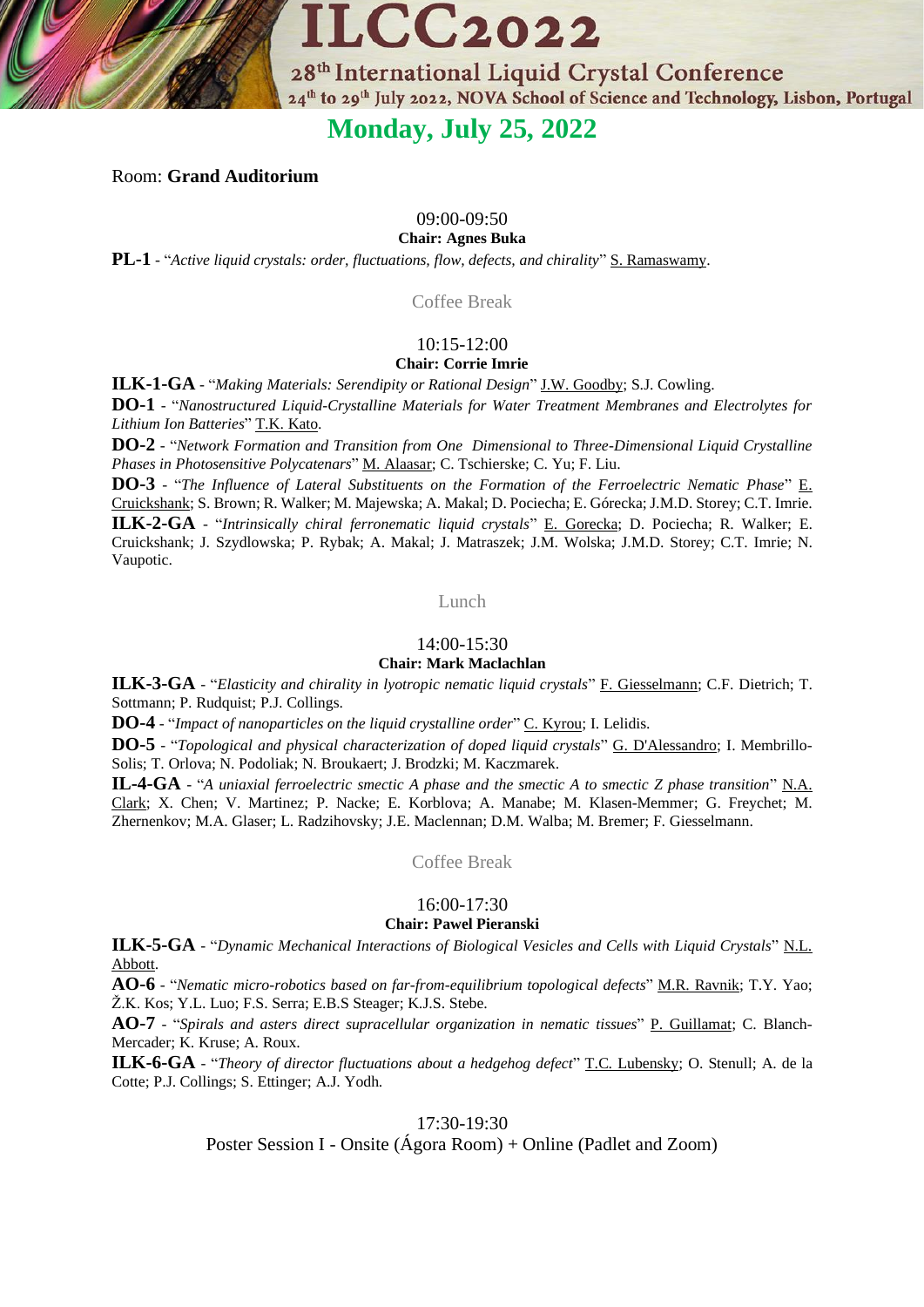

# Room: **Building IV – Amphitheater I**

# 10:15-12:00

**Chair: Helen Gleeson**

**ILK-1-AI** - "*Sunlight-driven smart windows with polymer/liquid crystal composites for autonomous control of optical properties*" T. Ikeda; T. Ube; J. Imai; M. Yoshida; T. Fujisawa; H. Hasebe; H. Takatsu. **BO-1** - "*Stabilized Stripe Domains in Nematic Elastomers with Dynamic Pearlescence*" T. Ohzono; H. Minamikawa; E.M. Terentjev.

**BO-2** - "*Exploitation of Nanospace in Columnar Liquid Crystals Composed of Shape-Persistent Macrocycles*" S.I. Kawano; K. Tanaka.

**BO-3** - "*Entropy-Driven Formation of Smectic Phases with Rigid Rod-Like Polymers*" K. Okoshi.

**IL-2-AI** - "*On the Liquid Crystal Ordering of Nucleic Acids and its Intimate Connection to Watson-Crick Pairing*" T. Bellini.

#### Lunch

# 14:00-15:30

# **Chair: Tommaso Bellini**

**ILK-3-AI** - "*Liquid Crystal/Polymer Material Systems*" T.J. Bunning; M.E. McConney; N.V. Tabirian; V.V. Tsukruk; D. Nepal.

**BO-4** - "*Isotropic liquid-crystalline epoxy-thiol vitrimers*" A. Gablier; M.O. Saed; E.M. Terentjev.

**BO-5** - "*Sharpening and Amplifying the Stimuli-Response of Liquid Crystalline Elastomers by Molecular Engineering*" T.S.H. Hebner; J.M.M. McCracken; C.N.B. Bowman; T.J.W. White.

**BO-6** - "*Microscopic Actuation for Macroscopic Aggregation*" M.K. Abdelrahman; L.K. Jang; M. Javed; S. Wang; T.H. Ware.

**BO-7** - "*Soft electricity-responsive liquid crystal polymer materials for switchable surfaces*" L.T. de Haan; G. Zhou.

Coffee Break

# 16:00-17:30

# **Chair: Eugene Terentjev**

**BO-8** - "*Enhanced damping and adhesion in liquid-crystalline elastomers*" M.O. Saed; E.M. Terentjev.

**BO-9** - "*Electrically Controllable Holographic Colors and Patterns of Liquid Crystal Gels*" K.M. Lee; T.J. White; M.E. McConney; T.J. Bunning; N.P. Godman.

**BO-10** - "*One-Pot Synthesis of Melt-Processable Supramolecular Soft Actuators*" S.J.D. Lugger; D.J. Mulder; A.P.H.J. Schenning.

**BO-11** - "*Effect of Director Alignment on Ionic Liquid Crystal Elastomer Based Organic Electrochemical Transistors*" P.R. Paudel; C.P.H. Rajapaksha; P.M.S.G. Kodikara; D. Dahal; T.M. Dassanayake Mudiyanselage; V. Kaphle; B. Lussem; A. Jakli.

**BO-12** - "*Patterned liquid crystal elastomer coating with surface profile controlled by visible light*" R.K. Koizumi; H.W. Wang; O.D.L. Lavrentovich.

**BO-13** - "*Mesogen alignment in liquid crystal elastomer (LCE) microparticles under mechanical stress: experiments and simulations*" C. Chen; V. Palacio-Betancur; S.J. Rowan; J.J. de Pablo.

17:30-19:30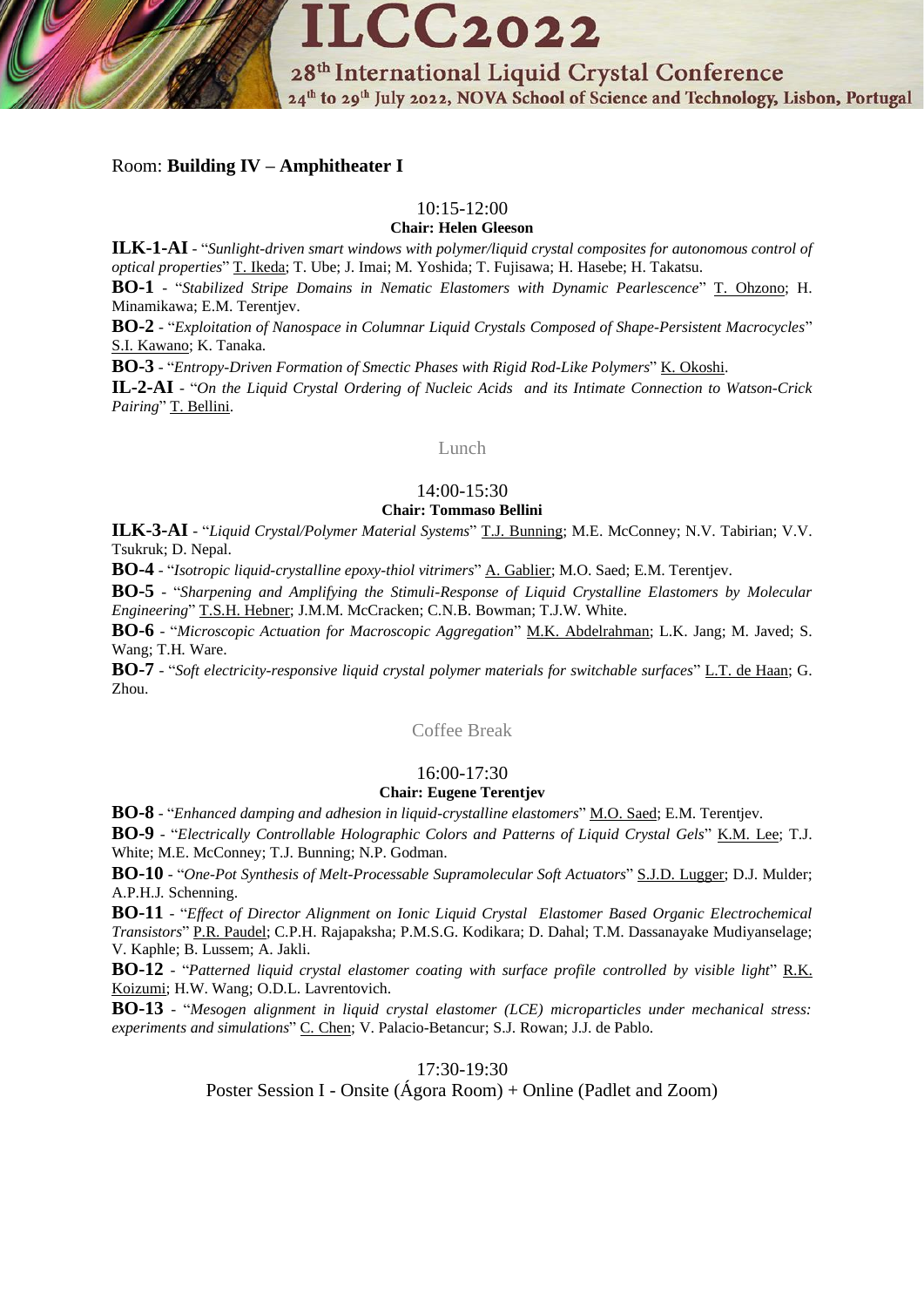

# Room: **Building IV – Amphitheater II**

# 10:15-12:00

**Chair: Igor Musevic**

**IL-1-AII** - "*Rotation of Chiral LC Droplets Embedded in Lipid Monolayers Driven by Gas Flow*" Y. Tabe.

**AO-1** - "*Chemistry of Liquid Crystalline Microcapsules*" Y. Uchida; Y. Iwai; T. Akita; N. Nishiyama.

**AO-2** - "*Tuneable defect-curvature coupling and topological transitions in active shells*" L.A. Hoffmann; L.N. Carenza; L. Giomi.

**AO-3** - "*Nematodynamic propulsion of pulsating bubbles in nematic liquid crystals*" J. Jeong; S.-J. Kim; Ž. Kos; E. Um.

**AO-4** - "*Micro-swimmers activated by light at the nematic-isotropic interface of a liquid crystal*" A. Tavera-Vazquez; D. Montalvan-Sorrosa; N. Atzin; G. Perez-Lemus; V. Manoharan; J.J. de Pablo.

**AO-5** - "*Linear and non-linear optical studies on myelin figures doped with luminescent carbon nanodots*" D. Benkowska-Biernacka; S.G. Mucha; K. Matczyszyn.

#### Lunch

# 14:00-15:30

#### **Chair: Ivan Smalyukh**

**ILK-2-AII** - "*Computer Simulations of Nematic Droplets: Biaxial and Chiral Structures in Spherical Confinement*" L.R. Evangelista.

**EO-4** - "*Structure factor of liquids and liquid crystals*" E.I. Kats; A.R. Muratov.

**EO-5** - "*Analytic solutions to the two-dimensional inverse problem of deforming nematic elastomer surfaces*" D. Castro; H. Aharoni.

**EO-6** - "*Defect evolution in smectic-A to nematic phase transition at undulated surfaces*" J.B.D.M. Garcia; M. O'Keefe; M.A. Gharbi; D.A. Beller.

**EO-7** - "*Mix and Match: Incommensurate Order Parameters, Phase Separation, and Client Segregation*" C.D. Modes.

Coffee Break

# 16:00-17:30

#### **Chair: Ralf Stannarius**

**IL-3-AII** - "*Director Deformations, Geometric Frustration, and Modulated Phases in Liquid Crystals*" J.V. Selinger.

**EO-8** - "*Gravity-induced phase phenomena in plate-rod liquid crystalline colloidal mixtures*" D. de las Heras; T. Eckert; M. Schmidt.

**EO-9** - "*"Flocking" dynamics of active skyrmions*" C.S. Dias; E. Gouveia; N.A.M. Araújo; M. Tasinkevych.

**EO-10** - "*Elementary Dislocations in Colloidal Smectics: in situ Visualization and Dynamics within the Defect Core*" E. Grelet; A. Repula.

**EO-11** - "*Reconfigurable Networks of Nematic Topological Defects*" S. Harkai; B.S. Murray; C. Rosenblatt; S. Kralj.

17:30-19:30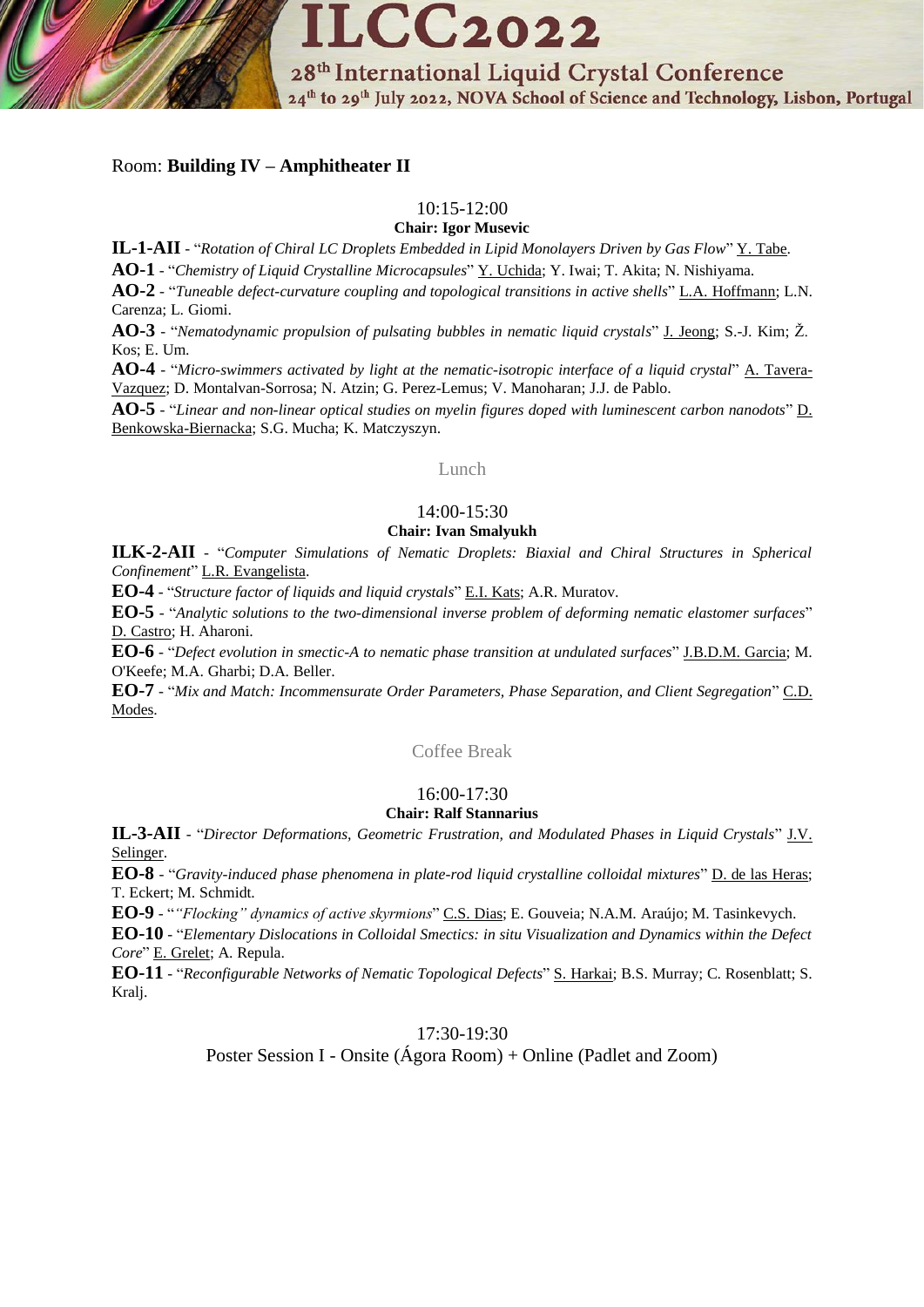

# Room: **Building IV – Amphitheater III**

# 10:15-12:00

**Chair: Peter Palffy-Muhoray**

**ILK-1-AIII** - "*A free discontinuity model for smectic thin films*" J.M. Ball; G. Canevari; B. Stroffolini.

**EO-1** - "*Spontaneous Formation of Cubic Phases*" K.M. Aoki; Y. Yamamura; S. Kutsumizu; K. Saito.

**EO-2** - "*Solution Landscapes of the Ericksen-Leslie Model and its Comparison with the Landau-de Gennes Model*" Y.H. Han.

**EO-3** - "*Curvature-induced effects in nematic shells*" G. Napoli; O.V. Pylypovskyi; D.D. Sheka; L. Vergori.

**IL-2-AIII** - "*Shape polarity, chirality and curvature as players in the behavior of nematics*" A.F. Ferrarini; D.R. Revignas.

Lunch

# 14:00-15:30

# **Chair: Kristiaan Neyts**

**ILK-3-AIII** - "*New Liquid Crystal Network Functionalities Using Chiral Fingerprint Dynamics*" D.J. Broer; D. Liu.

**FO-1** - "*Liquid Crystal Metasurfaces for Versatile Electrically Tunable Diffraction*" A.V. Mamonova; M.V. Gorkunov; I.V. Kasyanova; V.V. Artemov; I.V. Simdyankin; A.R. Geivandov; S.P. Palto; A.A. Ezhov.

**FO-2** - "*Generation of Focused Optical Vortex with High Efficiency using Liquid Crystal Spiral Zone Plate*" Y. T. Tsukamoto; H.Y. Yoshida; M.O. Ozaki.

**FO-3** - "*Chiral liquid crystal based holographic reflective lens for spectral detection*" M. Stebryte; J. Beeckman; K. Neyts.

**FO-4** - "*Liquid crystal microcavities for topological photonics: control over the spin-orbit coupling of light*" J. Szczytko.

Coffee Break

# 16:00-17:30

# **Chair: José Luis Serrano**

**DO-6** - "*Nano-Micro Liquid Crystal Composites for Fast Modulation and Smart Window Applications*" I. Abdulhalim; L.M. Pappu; S. Barinova; M. Abu Aisheh; M.J. Abuleil; R.J. Martín-Palma; Z.M.A. Judeh.

**DO-7** - "*Effects of rotating and oscillating fields on the isotropic and ferromagnetic nematic phases of BaHF nanoplatelets*" H. Nádasi; M. Küster; F. Ludwig; N. Sebástian; P. Hribar Boštjančič; D. Lisjak; A. Mertelj; A. Eremin.

**DO-8** - "*An unusual plank-shaped nematogen with a graphene nanoribbon core*" I.H. Bechtold; G. Farias; E. Girotto; A.P. Monkman; J. Eccher; H. Bock; B. Souza.

**DO-9** - "*Nanoparticle-Enabled Ionic Effects in Liquid Crystals*" Y. Garbovskiy.

**IL-4-AIII** - "*Marriage of bicontinuous and micellar cubic liquid crystals –Single network cubics and beyond*" C. Tschierske; S. Poppe; M. Poppe; C. Chen; F. Liu; H. Lu; X. B. Zeng; G. Ungar.

17:30-19:30